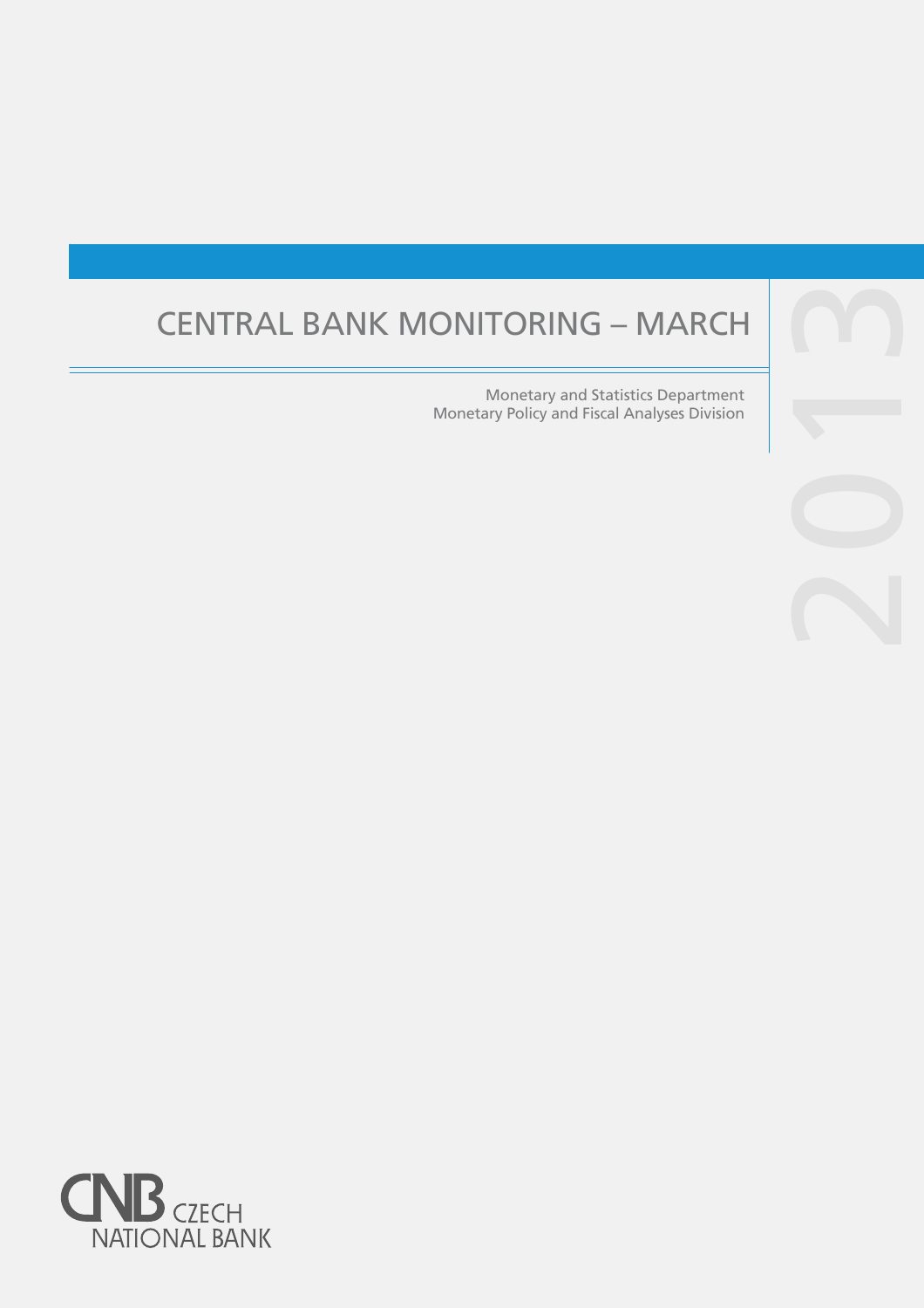# **In this issue**

*The past quarter saw no major monetary policy surprises. Switzerland introduced a countercyclical capital buffer owing to sustained rapid growth in mortgage loans. The issue of household indebtedness was again discussed in the Swedish Riksbank. The US Federal Reserve decided to replace Operation Twist with direct bond purchases. The central banks of Sweden, Hungary and Poland lowered their key interest rates. The remaining central banks under review left their interest rates unchanged and stable rates are expected in the coming quarter for all the monitored central banks except Hungary. In* Spotlight *we look at the history of the Japanese economy and monetary policy since the 1950s. Our* Selected Speech *summarises the observations of the Governor of the Bank of Canada Mark Carney on the role of economic agents' expectations from the central bank perspective*.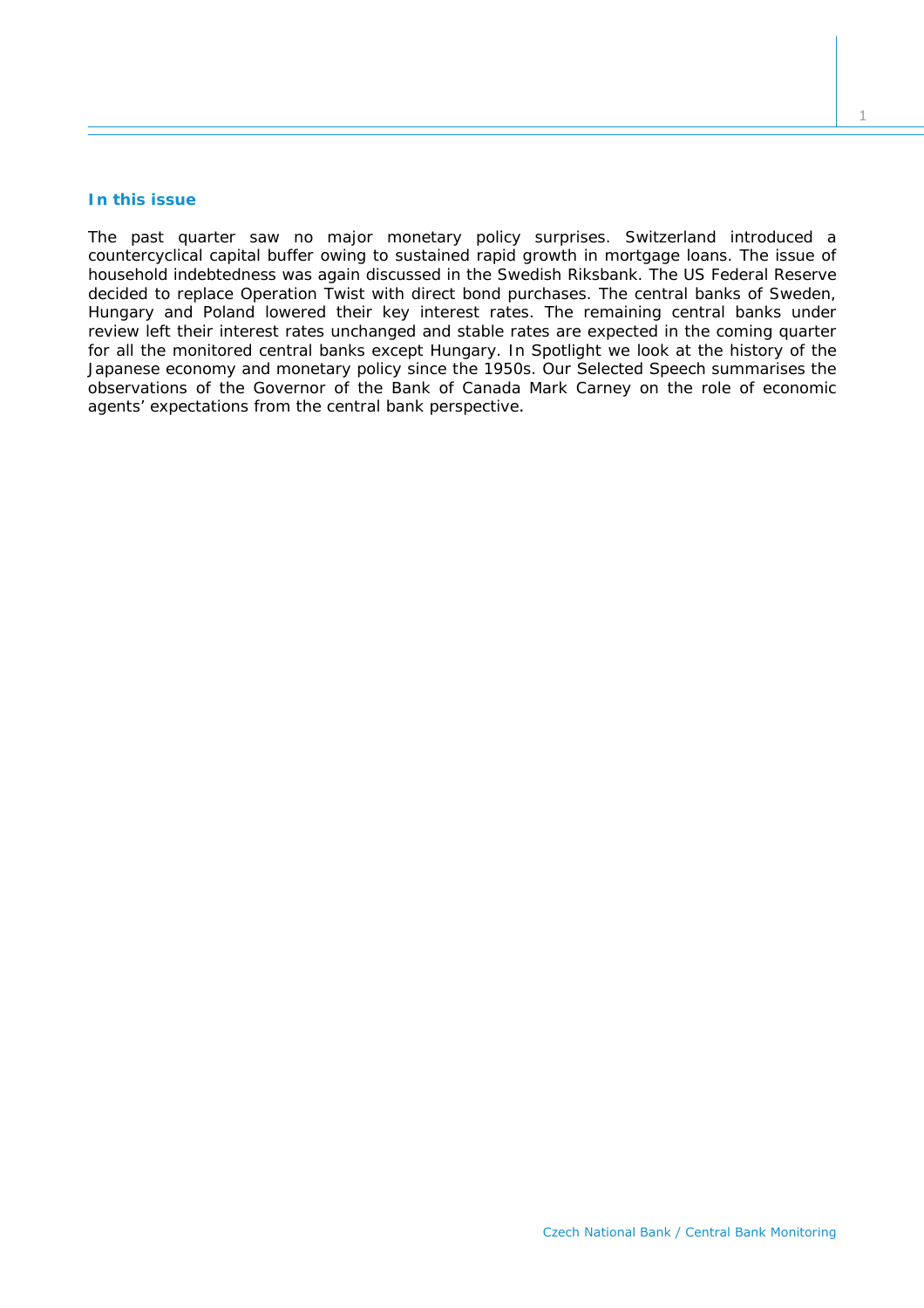# **1. LATEST MONETARY POLICY DEVELOPMENTS AT SELECTED CENTRAL BANKS**

#### **Key central banks of the Euro-Atlantic area**

|                                                                                                                                                                                                                                                      | Euro area (ECB)                               | USA (Fed)                                   | <b>United Kingdom (BoE)</b>                                   |  |
|------------------------------------------------------------------------------------------------------------------------------------------------------------------------------------------------------------------------------------------------------|-----------------------------------------------|---------------------------------------------|---------------------------------------------------------------|--|
| <b>Inflation target</b>                                                                                                                                                                                                                              | $< 2\%$ <sup>1</sup>                          | $2\%^{2}$                                   | 2%                                                            |  |
| <b>MP</b> meetings<br>(rate changes)                                                                                                                                                                                                                 | 10 Jan (0.00)<br>7 Feb (0.00)<br>7 Mar (0.00) | 12 Dec (0.00)<br>29-30 Jan (0.00)           | $9-10$ Jan $(0.00)$<br>6-7 Feb (0.00)<br>$6 - 7$ Mar $(0.00)$ |  |
| <b>Current basic rate</b>                                                                                                                                                                                                                            | 0.75%                                         | $0 - 0.25%$                                 | 0.50%                                                         |  |
| Latest inflation                                                                                                                                                                                                                                     | 1.8% (Feb 2013) <sup>3</sup>                  | 1.6% (Jan 2013)                             | 2.7% (Jan 2013)                                               |  |
| <b>Expected MP meetings</b>                                                                                                                                                                                                                          | 4 Apr<br>2 May<br>6 Jun                       | $19-20$ Mar<br>30 Apr-1 May                 | $3-4$ Apr<br>$8-9$ May<br>$5-6$ Jun                           |  |
| Other expected events                                                                                                                                                                                                                                | $6$ Jun:<br>publication of forecast           | 17 Apr: publication of Beige<br><b>Book</b> | 15 May: publication of<br><b>Inflation Report</b>             |  |
| Expected rate movements <sup>4</sup>                                                                                                                                                                                                                 | $\rightarrow$                                 |                                             |                                                               |  |
| <sup>1</sup> ECB definition of price stability; <sup>2</sup> January 2012 definition of inflation target; <sup>3</sup> flash estimate; <sup>4</sup> direction of<br>expected change in rates in coming quarter taken from Consensus Forecast survey. |                                               |                                             |                                                               |  |
| Key interest rates                                                                                                                                                                                                                                   |                                               | Inflation                                   |                                                               |  |
| 2.0                                                                                                                                                                                                                                                  |                                               | 4                                           |                                                               |  |
| 1.5                                                                                                                                                                                                                                                  |                                               | 3                                           |                                                               |  |
| 1.0                                                                                                                                                                                                                                                  |                                               | $\overline{2}$                              |                                                               |  |
| 0.5                                                                                                                                                                                                                                                  |                                               | 1                                           |                                                               |  |
| 0.0                                                                                                                                                                                                                                                  |                                               | $\Omega$                                    |                                                               |  |
| 7/12 9/12 11/12 1/13<br>3/12<br>5/12<br>1/12<br>2/12 4/12 6/12 8/12 10/12 12/12 2/13                                                                                                                                                                 |                                               |                                             |                                                               |  |
| — USA<br>GB<br>euro area ·<br>—— GB                                                                                                                                                                                                                  |                                               |                                             |                                                               |  |

The **ECB** left its policy rate unchanged at 0.75%, although it did discuss lowering it. The inflation risks are broadly balanced. Eurostat's GDP growth estimate indicates a contraction of 0.6% quarter on quarter for 2012 Q4, but recent data from the economy suggest that economic activity should start stabilising in the euro area in the first part of 2013. A gradual recovery is then expected, supported by strengthening global demand and accommodative domestic monetary policy. The ECB projections foresee average annual real GDP growth in a range between -0.9% and -0.1% in 2013 and between 0.0% and 2.0% in 2014. The inflation forecast is in a range between 1.2% and 2.0% in 2013 and between 0.6% and 2.0% in 2014.

The **Fed** left its key rate unchanged. Moreover, the FOMC said it would keep rates unchanged at least as long as the unemployment rate remained above 6.5%, inflation is projected to be no more than half a percentage point above the longer-run goal, and longer-term inflation expectations continue to be well anchored. Operation Twist (the sale of US government bonds with short maturities and the purchase of long-term bonds), which ended in December 2012, was replaced by a longer-term Treasury purchase of the same size (USD 45 billion per month). Information received at the end of last year suggests that growth in economic activity has paused, in large part because of weather-related disruptions and other transitory factors. The unemployment rate reached 7.7% in February. Household spending is gradually rising and the housing sector is showing signs of further improvement.

The **BoE** left its key interest rate unchanged at 0.50% and maintained its Asset Purchase Programme at GBP 375 billion. Although GDP is broadly flat, the inflation rate is still above the target and is likely to rise further in the near term. Inflation will probably remain above the target for the next two years, mainly because of changes to administered prices and the recent depreciation of sterling.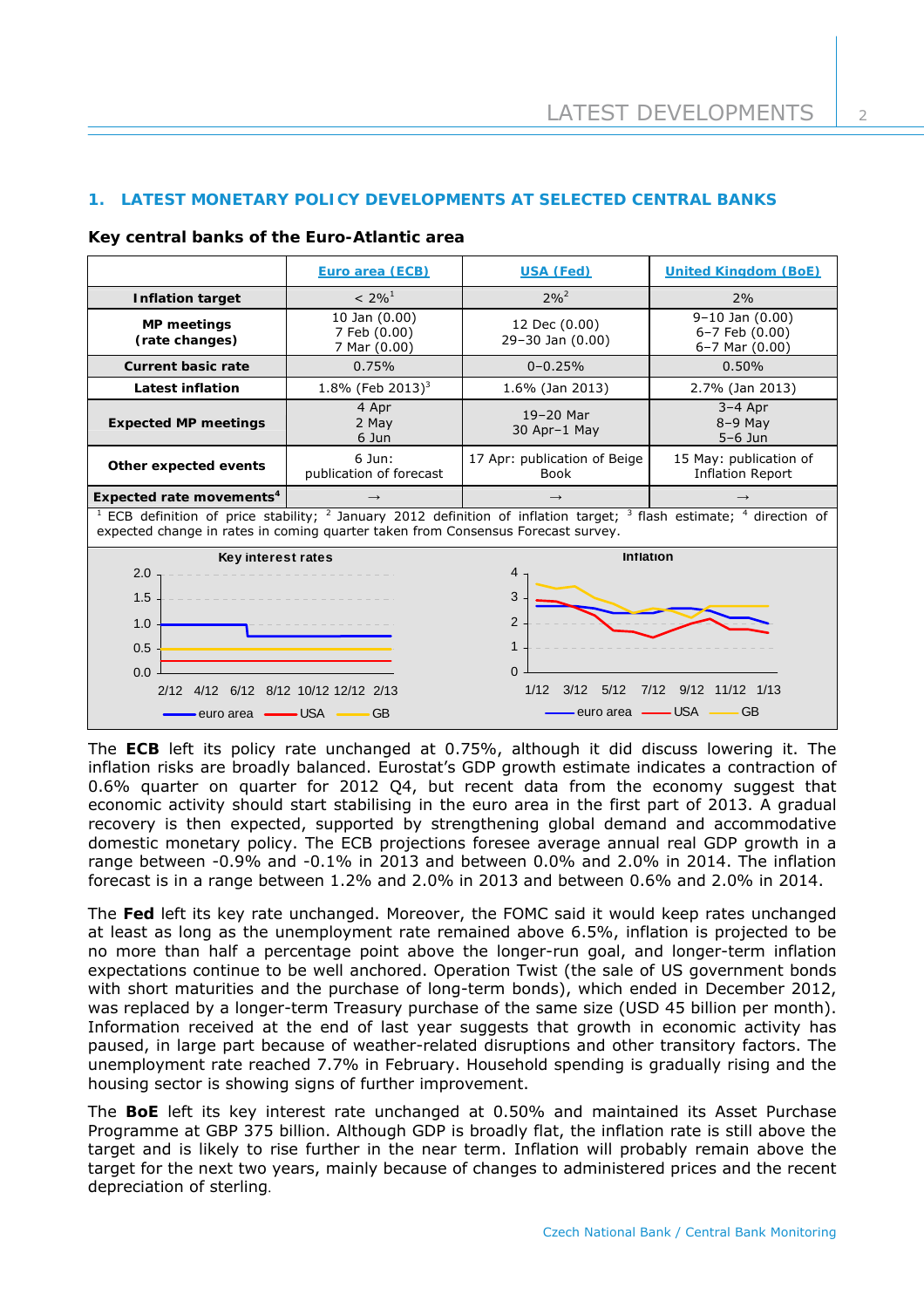|                                                                                                                                                                                                                                                                                                                                                        | Sweden (Riksbank)                               | <b>Hungary (MNB)</b>                               | Poland (NBP)                                                                        |  |  |
|--------------------------------------------------------------------------------------------------------------------------------------------------------------------------------------------------------------------------------------------------------------------------------------------------------------------------------------------------------|-------------------------------------------------|----------------------------------------------------|-------------------------------------------------------------------------------------|--|--|
| <b>Inflation target</b>                                                                                                                                                                                                                                                                                                                                | 2%                                              | 3%                                                 | 2.5%                                                                                |  |  |
| <b>MP</b> meetings<br>(rate changes)                                                                                                                                                                                                                                                                                                                   | 18 Dec (-0.25)<br>12 Feb (0.00)                 | 18 Dec (-0.25)<br>29 Jan (-0.25)<br>26 Feb (-0.25) | 8-9 Jan (-0.25)<br>5-6 Feb (-0.25)<br>5-6 Mar (-0.50)                               |  |  |
| <b>Current basic rate</b>                                                                                                                                                                                                                                                                                                                              | 1.00%                                           | 5.25%                                              | 3.25%                                                                               |  |  |
| <b>Latest inflation</b>                                                                                                                                                                                                                                                                                                                                | $0.0\%$ (Jan 2013)                              | 3.7% (Jan 2013)                                    |                                                                                     |  |  |
| <b>Expected MP meetings</b>                                                                                                                                                                                                                                                                                                                            | 16 Apr<br>$2$ Jul                               | 26 Mar<br>23 Apr<br>28 May                         | $9-10$ Apr<br>$7-8$ May<br>$4-5$ Jun                                                |  |  |
| Other expected events                                                                                                                                                                                                                                                                                                                                  | 3 Jul: publication of<br>Monetary Policy Report | 26 Mar: publication of                             | 2nd half of March:<br>Quarterly Report on Inflation publication of Inflation Report |  |  |
| Expected rate movements <sup>1</sup>                                                                                                                                                                                                                                                                                                                   | $\rightarrow$                                   |                                                    | $\rightarrow$                                                                       |  |  |
| $1$ Direction of expected change in rates in coming quarter taken from Consensus Forecast survey.                                                                                                                                                                                                                                                      |                                                 |                                                    |                                                                                     |  |  |
| Key interest rates<br><b>Inflation</b><br>8<br>7<br>$\overline{7}$<br>6<br>6<br>5<br>5<br>4<br>4<br>3<br>3<br>$\overline{2}$<br>$\overline{2}$<br>1<br>$\Omega$<br>$\Omega$<br>$-1$<br>2/12<br>10/12 12/12 2/13<br>4/12<br>6/12<br>8/12<br>11/12 1/13<br>1/12<br>5/12<br>7/12<br>9/12<br>3/12<br><b>SWE</b><br>– HUN<br>POL<br>$-$ HUN<br>- SWE<br>POL |                                                 |                                                    |                                                                                     |  |  |

# **Selected central banks of inflation-targeting EU countries**

The **Riksbank** cut its monetary policy rate by 0.25 percentage point to 1.00% in December 2012 in response to a sharper-than-expected slowdown of the Swedish economy compared to the October projection and to falling inflation expectations. One member of the Executive Board even voted to lower the repo rate by 0.50 percentage point at the December meeting. Households' high level of indebtedness was again discussed and the board members again differed in their assessment of the risks and their effect on the economy. At the February meeting, the monetary policy rate was held unchanged.

The **MNB** lowered its monetary policy rate by 0.25 percentage point rate three times in the last quarter, i.e. by a total of 0.75 percentage point to the current level of 5.25%. Inflation in January 2013 slowed more than anticipated by the MNB. The decline was related to a wide range of goods and services. An overall weakening of economic activity and subdued domestic demand are apparent in the Hungarian economy. According to preliminary data for 2012 Q4, the performance of the economy fell by more than the MNB had expected. The MNB is nonetheless predicting renewed slight growth of the economy this year.

In response to the risk of undershooting its inflation target, the **NBP** cut its policy rate by three times in the last quarter, by a total of 1 percentage point to 3.25% (and by 0.50 percentage point at its most recent, March meeting). The series of rate reductions in 2013 Q1 complements the monetary policy easing cycle commenced in November 2012. There was a marked economic slowdown in 2012 Q4. Weakening consumer demand was accompanied by a slower decline in investment. Net exports continued to contribute positively to GDP growth. Low economic growth is forecasted for early 2013, accompanied by falling employment in the corporate sector and rising unemployment, which will hold back wage growth. The NBP projection foresees inflation running in the range of 1.3–1.9% in 2013. Annual GDP growth should be contained within 0.6–2.0% in 2013.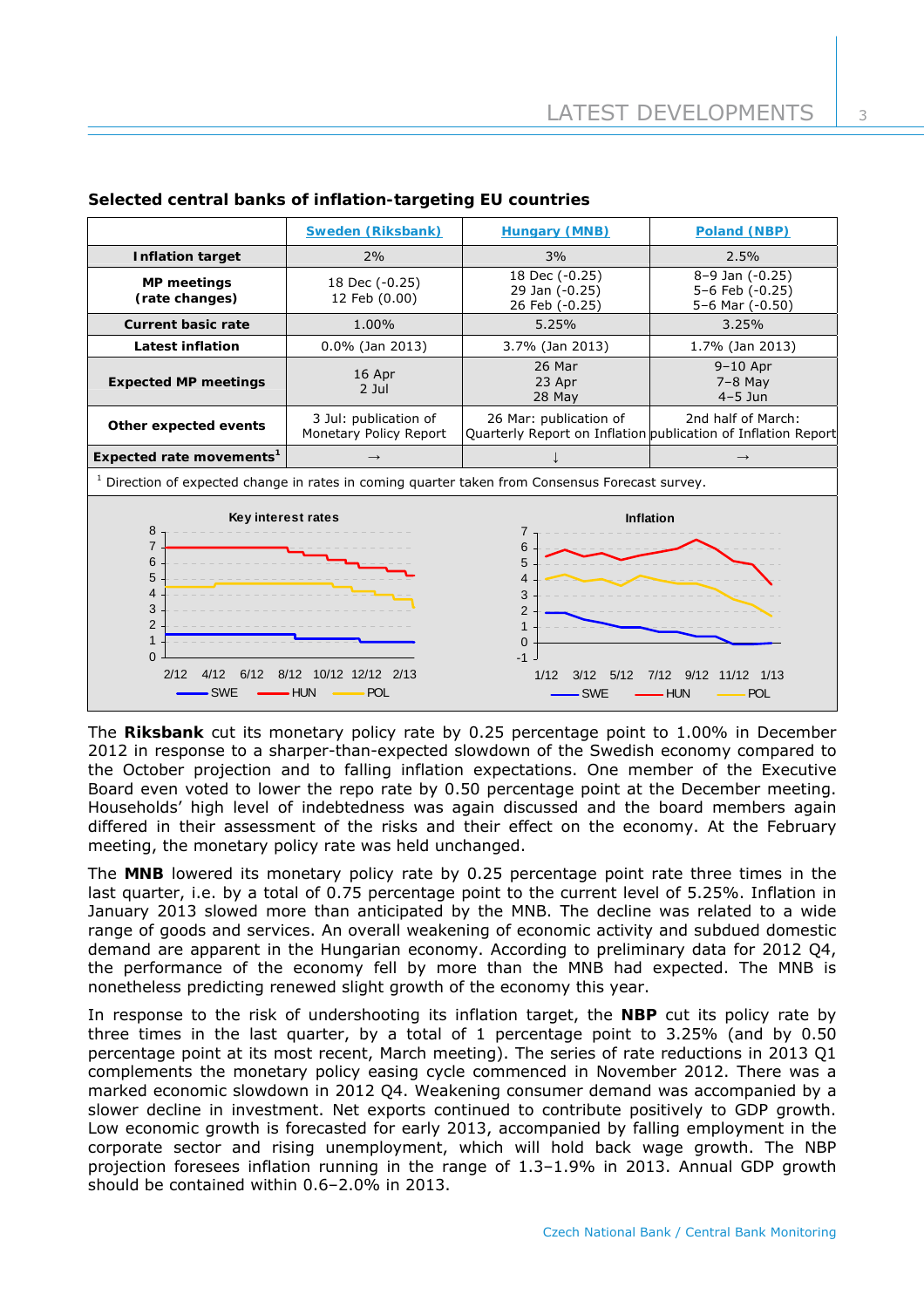|                                                                                                                                                                                                                                                                              | <b>Norway (NB)</b>                               | <b>Switzerland (SNB)</b>                         | <b>New Zealand (RBNZ)</b>                           |  |  |
|------------------------------------------------------------------------------------------------------------------------------------------------------------------------------------------------------------------------------------------------------------------------------|--------------------------------------------------|--------------------------------------------------|-----------------------------------------------------|--|--|
| <b>Inflation target</b>                                                                                                                                                                                                                                                      | 2.5%                                             | $< 2\%$                                          | 2%                                                  |  |  |
| <b>MP</b> meetings<br>(rate changes)                                                                                                                                                                                                                                         | 19 Dec (0.00)                                    | 13 Dec (0.00)                                    | 31 Jan (0.00)                                       |  |  |
| <b>Current basic rate</b>                                                                                                                                                                                                                                                    | 1.50%                                            | $0 - 0.25%$ <sup>1</sup>                         | 2.50%                                               |  |  |
| <b>Latest inflation</b>                                                                                                                                                                                                                                                      | 1.3% (Jan 2013)                                  | $-0.3\%$ (Jan 2013)                              | 0.9% (2012 Q4)                                      |  |  |
| <b>Expected MP meetings</b>                                                                                                                                                                                                                                                  | 14 Mar<br>8 May                                  | 14 Mar<br>$20$ Jun                               | 14 Mar<br>24 Apr                                    |  |  |
| Other expected events                                                                                                                                                                                                                                                        | 14 Mar: publication of<br>Monetary Policy Report | 21 Mar: publication of<br>Monetary Policy Report | 14 Mar: publication of<br>Monetary Policy Statement |  |  |
| Expected rate movements <sup>2</sup>                                                                                                                                                                                                                                         |                                                  |                                                  |                                                     |  |  |
| <sup>1</sup> Chart displays centre of band; $^2$ direction of expected change in rates in coming quarter taken from Consensus<br>Forecast survey or, in the case of New Zealand, from RBNZ survey.                                                                           |                                                  |                                                  |                                                     |  |  |
| Key interest rates                                                                                                                                                                                                                                                           |                                                  | <b>Inflation</b>                                 |                                                     |  |  |
| 3<br>3<br>$\overline{2}$<br>$\overline{2}$<br>$\mathbf{1}$<br>0<br>1<br>$-1$<br>$-2$<br>$\Omega$<br>1/12<br>3/12<br>5/12<br>7/12<br>9/12<br>$11/12$ $1/13$<br>2/12<br>4/12<br>6/12<br>8/12 10/12 12/12 2/13<br><b>NZL</b><br>- NOR<br>CHF<br><b>NOR</b><br><b>NZL</b><br>CHE |                                                  |                                                  |                                                     |  |  |

# **Other selected inflation-targeting countries**

The **Norges Bank** left its key monetary policy rate unchanged at 1.50%. According to Deputy Governor Jan F. Qvigstad, the main reasons for this decision were weak growth among Norway's trading partners, very low interest rates abroad and low inflation in Norway. However, the Norwegian economy is growing at a solid pace. Unemployment is low and capacity utilisation is above the normal level. Risk premiums on bank bonds have declined. Banks' access to market funding has improved compared to the previous quarter.

The **SNB** is maintaining rates in the lower part of the 0–0.25% target range and is continuing to maintain a minimum exchange rate of CHF 1.20/EUR. The impact which past appreciation of the Swiss franc is having on the price level is rather stronger than had originally been expected by the SNB. According to the SNB's forecast, the rate of inflation will be -0.1% in 2013 and 0.4% in 2014. According to SNB there is no risk of inflation in Switzerland in the foreseeable future. It expects GDP growth of 1.0% in 2012 and 1.0–1.5% in 2013. Persisting growth in imbalances on the residential mortgage and real estate markets motivated the SNB to introduce a countercyclical capital buffer (see *News* for more details).

The **RBNZ** left its key interest rate at 2.50%. The inflation rate fell below the bottom of the central bank's inflation target range. This reflects subdued import price inflation due to the strengthening New Zealand dollar, whose overvaluation is currently troubling exporters. Economic activity is continuing to be affected by the weak performance of New Zealand's trading partners, although growth is also being depressed by a weak labour market and fiscal consolidation. The RBNZ expects economic growth to strengthen over the coming year, reducing spare capacity and bringing inflation slowly back towards the central bank's target.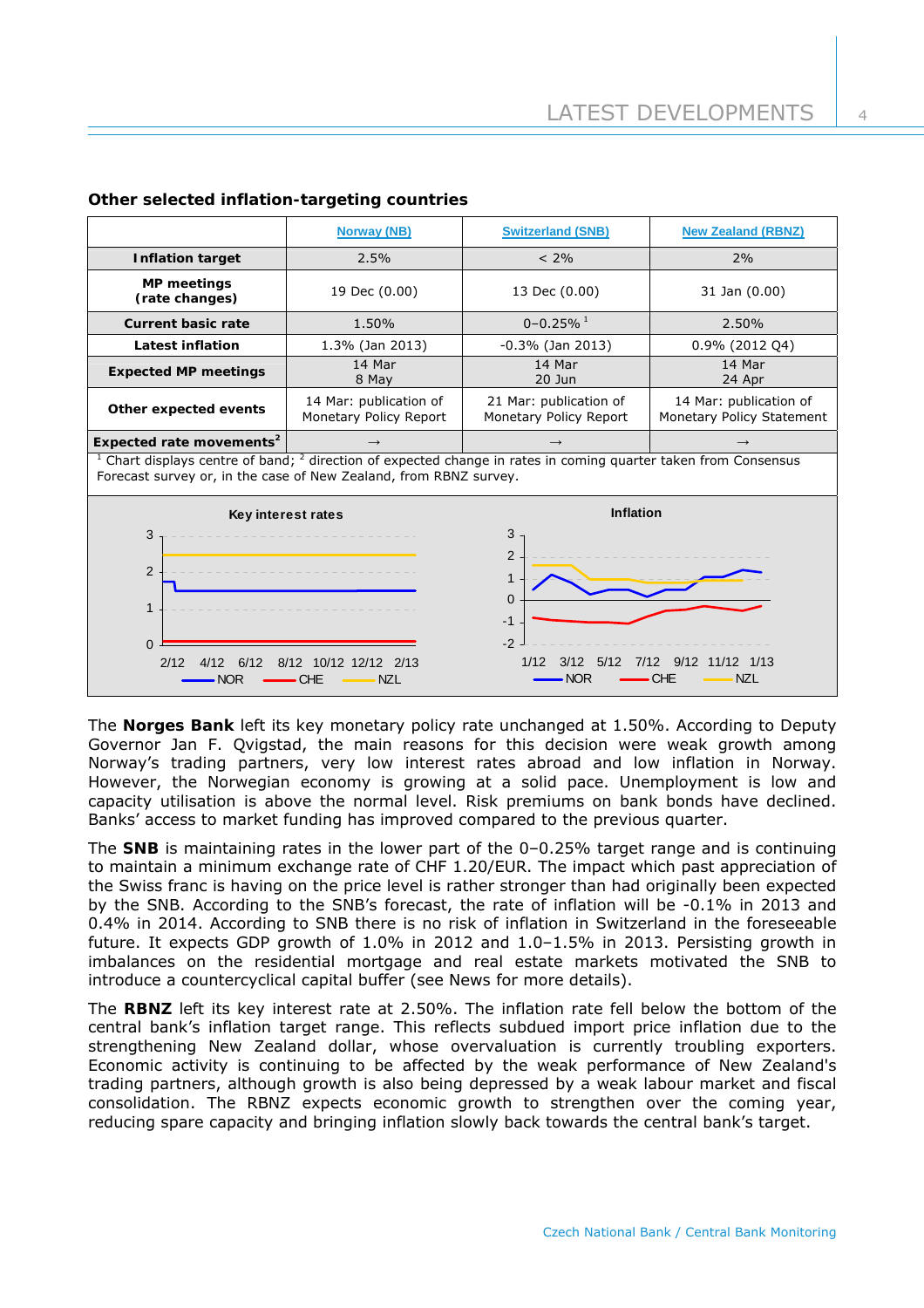# **2. NEWS**

# **[ECB sets guidelines for early repayment of 3-year refinancing operations…](http://www.ecb.europa.eu/ecb/legal/pdf/en_ecb_2012_18_f.pdf)**

The European Central Bank has clarified the procedure to be followed by counterparties when they intend to make early repayment of the three-year longer-term refinancing operations allotted to them in December 2011 and March 2012. The counterparties can repay the amount of their choice. By the end of February 2013, about one-fifth of the total amount allotted had been repaid (EUR 212 billion of the total amount of EUR 1,018 billion).

# **[…and publishes details on securities acquired under the SMP](http://www.ecb.europa.eu/press/pr/date/2013/html/pr130221_1.en.html)**

Following the termination of the Securities Markets Programme (SMP) and the introduction of Outright Monetary Transactions (OMTs) the ECB decided to publish the breakdown of the Eurosystem's SMP holdings per country of issuer. Italian bonds account for almost half of the total amount. The total remaining maturity averages 4.3 years.

|                                    | Ireland | Greece | Spain | Italv | Portugal | Total |
|------------------------------------|---------|--------|-------|-------|----------|-------|
| Nominal amount (EUR billion)       | 14.2    | 33.9   | 44.3  | 102.8 | 22.8     | 218.0 |
| Avg. remaining maturity (in years) | 4.6     | 3.6    | 4.,   | 4.S   | 3.9      | 4.3   |

#### **[Central banks once again extend existing swap arrangements](http://www.ecb.europa.eu/press/pr/date/2012/html/pr121213.en.html)**

The central banks of Canada, the UK, the Eurozone, the USA and Switzerland extended their existing temporary US dollar liquidity swap arrangements and their bilateral liquidity swap arrangements until February 2014. In addition, Mervyn King of the [Bank of England](http://www.bankofengland.co.uk/publications/Pages/news/2013/033.aspx) in February discussed the establishment of a reciprocal 3-year renminbi/sterling currency swap agreement with the Governor of the People's Bank of China Zhou Xiaochuan.

#### **[BoJ introduces price stability target and open-ended asset purchasing method](http://www.boj.or.jp/en/announcements/release_2013/k130122a.pdf)**

At the beginning of 2013, the Bank of Japan introduced a price stability target and set it at 2%. At the same time, it announced new conditions for its Asset Purchase Program as from 2014 – the BoJ will purchase a certain amount of financial assets every month without setting any termination date. The central bank and the Japanese government also released a joint statement recognising that the critical challenge for Japan's economy was to overcome deflation. The current *Spotlight*, dedicated to Japanese monetary policy, provides more details.

#### **[US Treasury's credit protection for TALF is terminated](http://www.federalreserve.gov/newsevents/press/monetary/20130115b.htm)**

The credit protection provided by the US Treasury for the Term Asset-Backed Securities Loan Facility (TALF) has been terminated, as the accumulated fees collected exceed the amount of loans outstanding (USD 743 million vs. USD 556 million). The total amount provided to investors under TALF, introduced in March 2009 to support credit availability in the economy, was USD 71 billion. According to the Fed, TALF supported the origination of, among other things, nearly 3 million auto loans, more than 1 million student loans and nearly 900,000 loans to small businesses.

#### **[MNB to publish its underlying measures](http://english.mnb.hu/Sajtoszoba/online/mnben_pressnews/mnb_en_measures-of-infl-15012013) of inflation with monthly frequency**

Magyar Nemzeti Bank has decided to publish its own measures of underlying inflation with a monthly frequency. Previously, they have been released quarterly. These indicators tend to be less volatile than the headline consumer price index, as they are adjusted for short-term factors, and thus have a key role in monetary policy. By making them publicly available, the MNB expects its transparency to be improved. The indicators covered are indirect tax-adjusted core inflation, demand-sensitive inflation and sticky price inflation.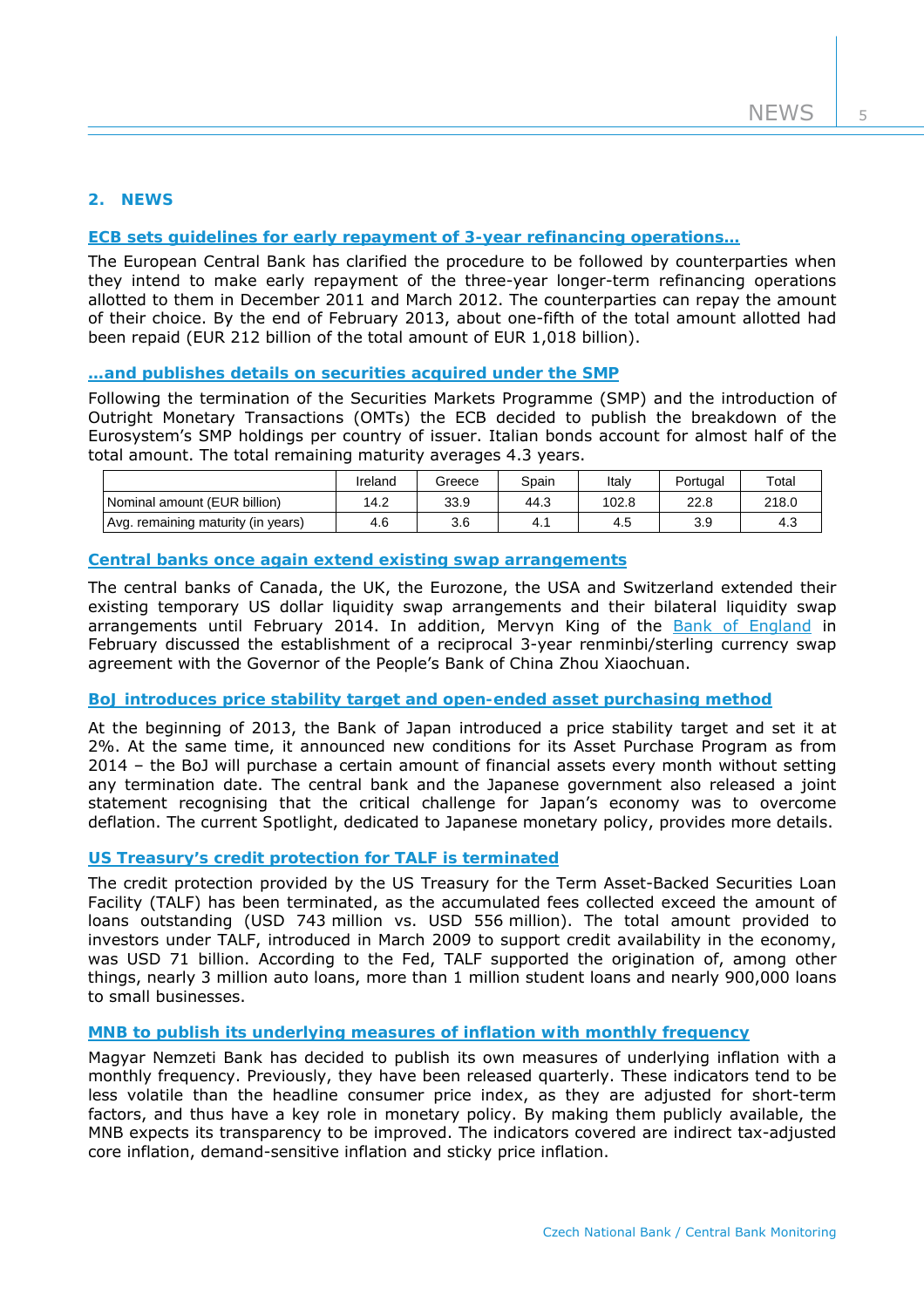6

#### **[BoE releases results of sterling money market survey](http://www.bankofengland.co.uk/publications/Pages/news/2013/024.aspx)**

The Bank of England published a report on developments in the sterling money market, which plays a central role in the Bank's pursuit of its monetary and financial stability policy objectives. The report gathers the results of a survey conducted in November 2012, with a survey sample comprising over 30 financial institutions. The survey reveals that there was an increase in the value of secured transactions, while the value of unsecured transactions remained roughly unchanged. The majority of transactions continued to take place at overnight maturity. Perceptions of sterling money market functioning improved slightly. The survey is conducted by the BoE on a biannual basis and was launched in May 2011. Selected results have been published in the Bank's Quarterly Bulletin. From this year on, the BoE has decided to publish them on a standalone basis.

#### **Financial stability issues at SNB and RBNZ**

At the SNB's proposal, the Swiss Federal Council activated a [countercyclical capital buffer](http://www.snb.ch/en/mmr/reference/pre_20130213/source/pre_20130213.en.pdf) targeted at mortgage loans financing residential property located in Switzerland. Compliance with the buffer (at a level of 1% of associated risk-weighted positions) is required as of September 2013. The activation of the buffer is motivated by strong growth in both bank credit and real estate prices over the last several years. These tendencies intensified so much during the second half of 2012 that the SNB views them as a risk to the stability of the banking sector and hence to the Swiss economy.

[The Reserve Bank of New Zealand](http://www.rbnz.govt.nz/news/2013/5163150.html) initiated a public consultation on its proposed framework for macro-prudential policy. The consultation paper sets out the proposed decision-making, governance and accountability framework, as well outlining four specific tools.

#### **New governors of MNB, BoJ and BoI**

The central banks of Hungary, Japan and Israel will all have new governors in the near future. Stanley Fisher has decided to step down from his position at the end of June after eight years as BoI governor. By contrast, the terms of office of András Simor (MNB) and Masaaki Shirakawa (BoJ) will expire in March and April respectively. In both these countries the new governor is chosen by the prime minister; Viktor Orbán has nominated his economy minister Gyorgy Matolcsy, while Shinzō Abe's choice is Haruhiko Kuroda, the hitherto president of the Asian Development Bank. Following the announcement of Mark Carney's relocation to the top job at the Bank of England, a new central bank head will also have to be chosen in Canada.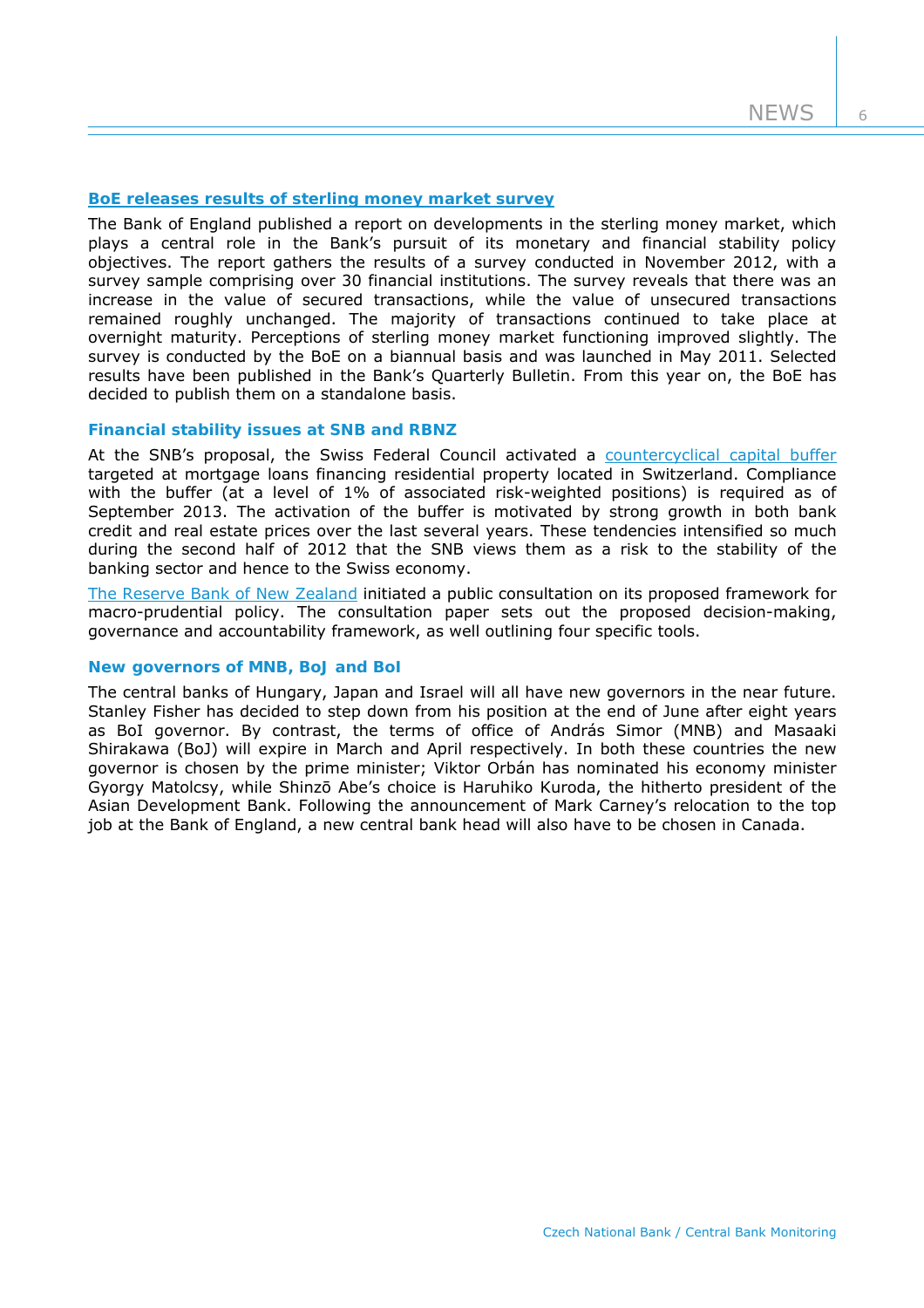#### **3. SPOTLIGHT: MONETARY POLICY IN JAPAN**

*Developed economies, which have been suffering from weak economic growth in recent years, may have something to learn from Japan, which has been grappling with deflation and very low growth for two decades. The following text gives a brief account of events in Japan since World War II – the years of economic success, the asset bubble, the burst and the subsequent*  recession. The Japanese central bank (Bank of Japan, BoJ), which did not gain formal *independence until 1998, has long been working in an environment of zero interest rates, so its monetary policy has been, and still is, geared primarily towards unconventional tools.* 

Between the mid-1950s and the early 1970s Japan recorded very high economic growth (around 10% a year on average), with inflation of around 4.5%. The monetary policy of the Japanese central bank, which at that time took instructions from the government, operated under a fixed exchange rate regime and primarily used credit limits to manage the domestic monetary situation. At the start of the 1970s, Japan was hit by global price shocks, and following the collapse of the Bretton Woods system the Japanese yen started to appreciate. In an attempt to combat the strong currency and maintain fast economic growth the government

despite the disagreement of the BoJ implemented an expansionary monetary policy, which at the time already functioned on the basis of interest rates. Inflation then soared (to above 20% in 1974), partly as a result of an oil shock. This experience, however, strengthened the central bank's position. The period between 1975 and 1985 was one of sustained economic growth, price stability and financial liberation. The BoJ was de facto independent at this time, despite still being formally dependent on the government.



In the mid-1980s the economy was looking good and sustained growth was forecasted. In the years that followed, however, equity and property prices surged. Land prices almost doubled in a few years, and the stock market surged even more strongly. As inflation was low and the yen was appreciating, however, monetary policy was not tightened. The subsequent interest rate hike (the discount rate was raised from 2.50% to 3.25% in May 1989 and rose further to 6% over the next 15 months) contributed to the burst of the bubble – equity prices collapsed and property prices also gradually declined. The slump in asset prices strongly depressed consumption and investment and led to a sharp deterioration in the financial position of banks and other financial institutions. The subsequent recession was thus accompanied by distress in the financial sector. The burst of the bubble also revealed mistakes in financial market regulation and supervision, and the traditional instruments in this area proved inadequate in the new environment. Monetary policy was gradually relaxed in the first half of the 1990s in response to the recession.

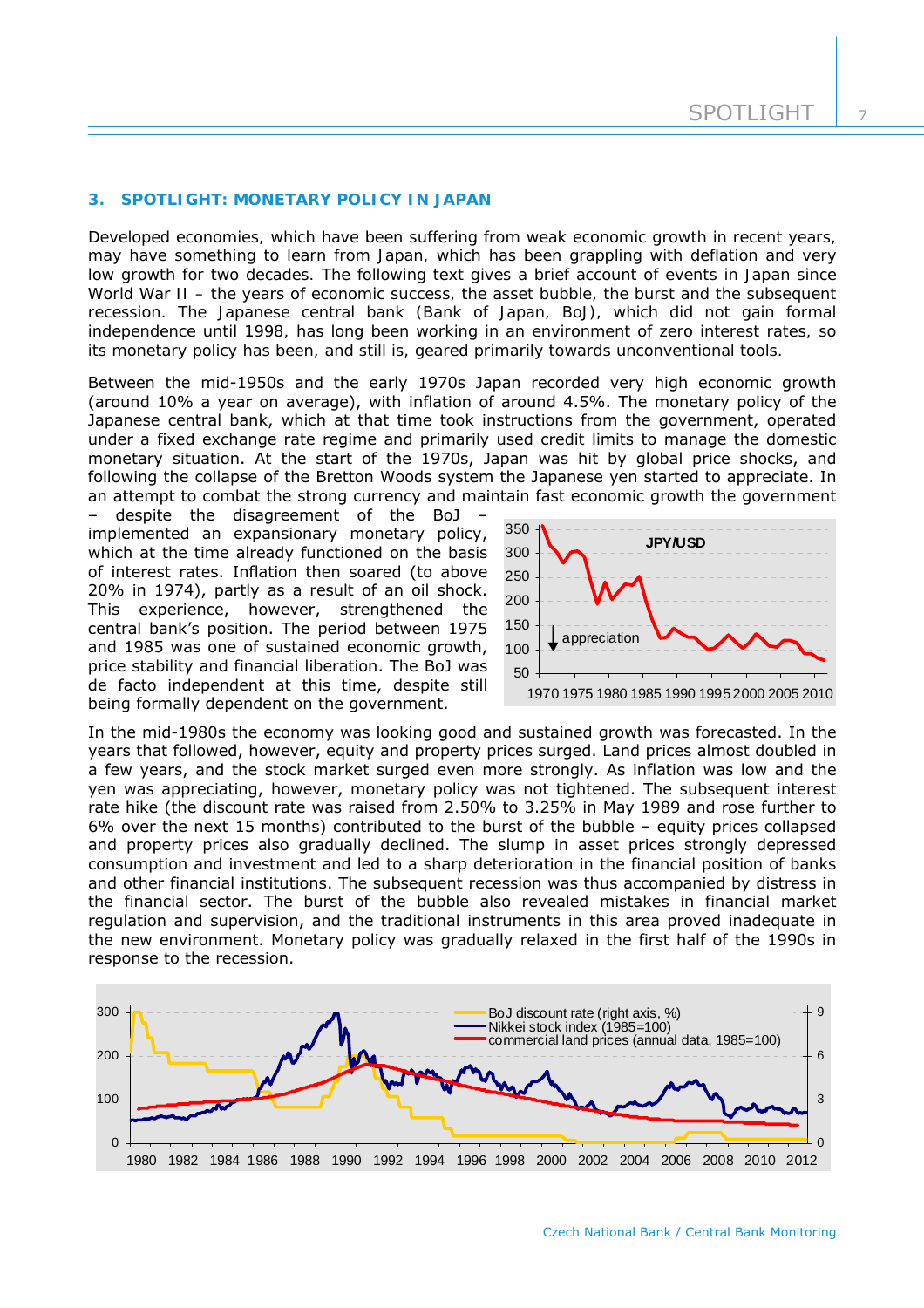In the mid-1990s it might have seemed that the economic situation was starting to improve gradually. However, a tax increase in 1997 (totalling around 1.8% of annual GDP) dealt the fragile recovery a heavy blow. In addition, banks still had massive amounts of non-performing loans, and at the same time new capital requirements were being imposed on them. In an environment of difficult access to financing, the problems in banks gave rise to a severe credit crunch. This was exacerbated by the erupting Asian crisis. Japan's problems peaked in November 1997 with the failure of two major financial institutions, which further undermined public confidence and raised international concerns. There was a further fall in equity prices and a rise in the so-called Japan premium (the interest rate mark-up for Japanese banks), which, given relatively small differences between individual financial institutions, reflected an overall lack of international confidence in the Japanese banking sector.

The Japanese finance ministry also met with growing distrust and criticism of its actions. In addition, it colluded with banks in hiding information on the amount of non-performing loans. The problems culminated in financial scandals, with the police conducting raids on the finance ministry. The central bank, which had already begun to lose public support due to the bubble and its subsequent burst, was also rocked by scandal. Central bank staff were criticised for being overpaid and, in some cases, for consorting with people from the private sector. One senior BoJ official was arrested for passing confidential information to a private company, and the governor and deputy governor ultimately resigned.

# **The Big Bang – monetary policy independence**

A reform was already in the pipeline in Japan at that time. The Big Bang, as it was known, deprived the finance ministry of certain powers, established a new supervisory institution for the financial market, deregulated foreign exchange trading and revised the very outdated 1942 central bank law. The BoJ gained formal independence when the new law took effect in April 1998. The BoJ board's role was strengthened and price stability was defined as the main goal of monetary policy. Transparency of the BoJ was also enshrined in the new law.

A new management team led by Governor Masaru Hayami subsequently took over the reins of the reformed central bank. The above changes raised hopes that the BoJ would improve its performance and return to the successful monetary policy of the preceding decades. But the situation was rather bleak. For several years, Japan had been experiencing stagnating economic activity followed by recession. In February 1999, the BoJ introduced a zero interest rate policy (ZIRP) and injected large amounts of liquidity into the financial markets. By 2000, however, the central bank was becoming over-optimistic in its



assessment of the situation, announcing that the risk of deflation was disappearing and the period of zero rates was coming to an end. And in August 2000, despite protests from many economists, it raised the uncollateralised overnight call rate to 0.25%.

In March 2001, the BoJ returned to the zero interest rate policy and launched a quantitative easing (QE) programme, committing itself to keeping this policy in place until annual consumer price inflation stabilised at zero or positive values. The operating target was changed from the overnight call rate to the current account balances held by financial institutions at the BoJ. Japanese government bonds were purchased in order to fulfil the operating target.

The BoJ maintained the QE programme when Toshihiko Fukui (who had resigned as deputy governor in 1998 in the wake of the scandal at the BoJ) became the bank's new governor in 2003. Fukui raised the target current account balance to JPY 30–35 billion (as against JPY 5 billion in 2001). The BoJ also changed the wording of its commitment to this policy, defining two necessary conditions for discontinuing QE: (1) inflation should be zero or above over a few months, and (2) the inflation forecasts of BoJ board members should be above zero.

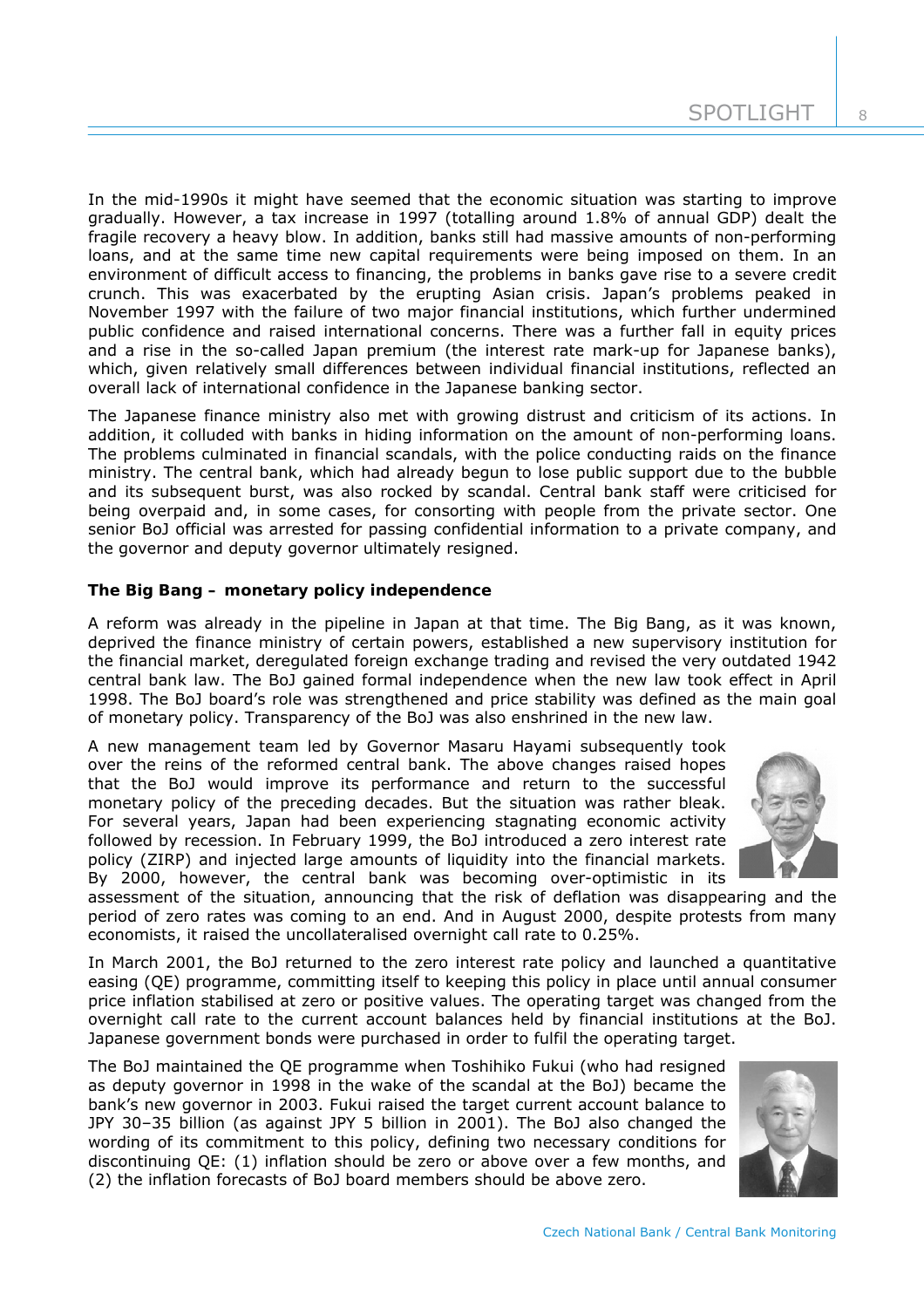The economy started to recover very gradually. Inflation jumped above zero in late 2005 and stayed slightly positive in early 2006. The BoJ expected inflation to fluctuate in a range of 0– 1% in 2006 and to reach just below 1% in 2007, and with that it discontinued the QE policy in March 2006. The uncollateralised overnight call rate became the operating target again. At the same time, the BoJ introduced a new framework for the conduct of monetary policy. The centrepiece of this framework was a clarification of the bank's understanding of medium- to long-term price stability. According to this, inflation should fluctuate approximately between zero and 2%, with a median of 1%, which should be reviewed annually. This was the first time price stability had been defined numerically. However, it was set at a low level (lower than in other advanced economies). This was justified by the fact that Japan had experienced a prolonged period of very low inflation, hence the rate of inflation at which households and firms perceived price stability was also lower than elsewhere. The BoJ then raised rates from zero to 0.25% in July 2006 and again to 0.5% in February 2007.



The third governor since the establishment of the independent BoJ, Masaaki Shirakawa, took over the helm of the central bank at the start of the global economic and financial crisis. As a result of this crisis the Japanese yen began to appreciate. Inflation went up in Japan in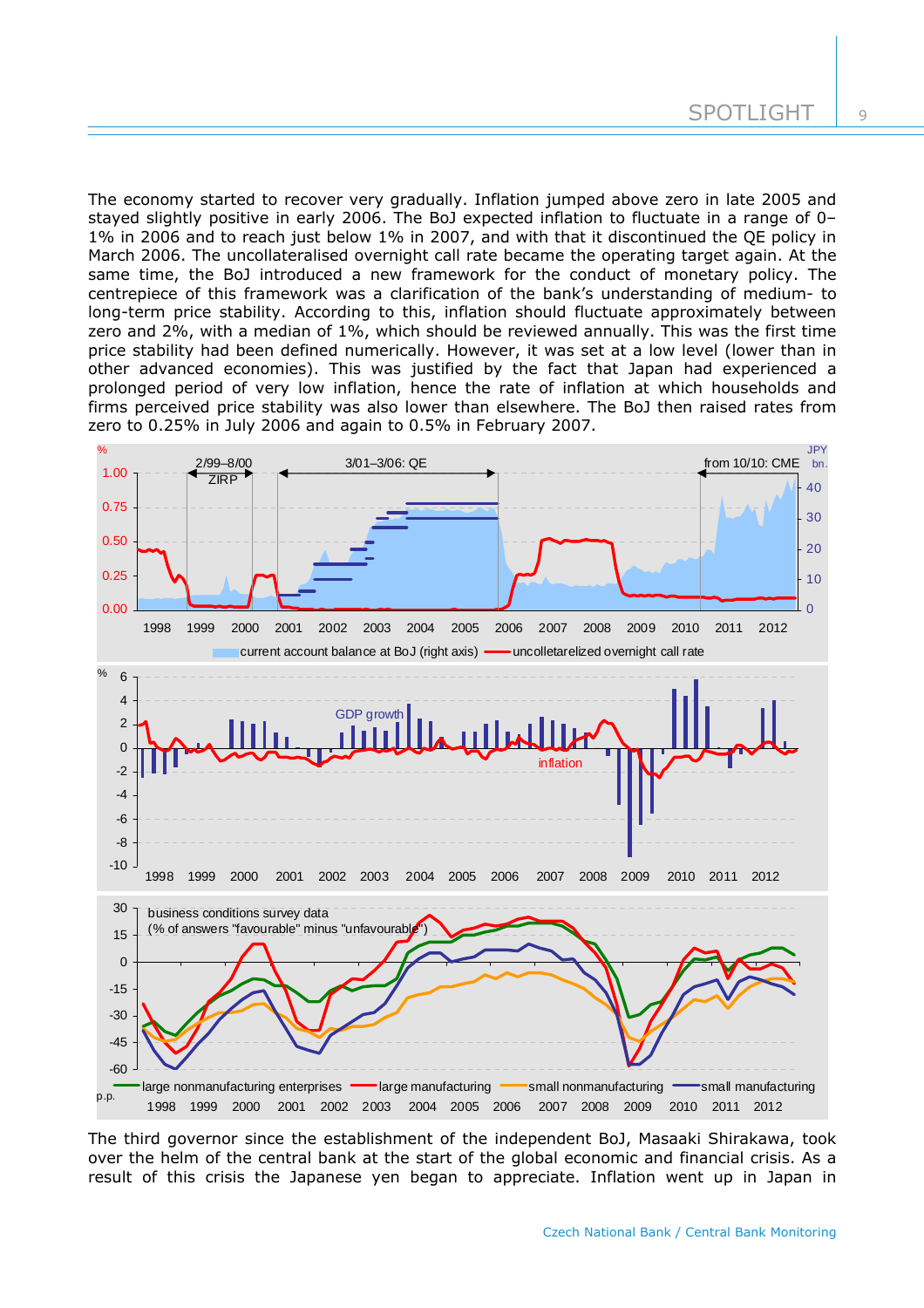summer 2008 due to rising global commodity prices, but fell back again as the inflation pressures abated and the recession spread. The BoJ thus very soon started cutting rates again. In December 2009, it introduced three-month and later also six-month liquidity-supplying operations as well as special operations aimed at facilitating corporate financing. It also released a clarification of its understanding of price stability, namely inflation in a positive range of 2% or lower with a midpoint of around 1% (i.e. zero was removed from the "understanding of price stability").



In October 2010, the BoJ launched a new phase of quantitative easing (comprehensive monetary easing, CME), the principal measure of which was an Asset Purchase Program targeted at a wider (and riskier) spectrum of securities than the preceding QE policy. Unlike QE, CME was focused on the asset side rather than the liability side of the BoJ's balance sheet. It was aimed mainly at reducing long-term rates and risk premiums. The original target of JPY 35 billion, set for the end of 2011, was increased five times during 2012.

In February 2012, the BoJ defined a price stability goal of 2% or lower, with a short-term goal of 1%. In October of the same year, the central bank and the government released a joint statement recognising that the critical challenge for Japan's economy was to overcome deflation. The planned size of the Asset Purchase Program for the end of 2013 was increased to JPY 101 billion. At the start of this year, the BoJ announced a price stability target of 2% and changed the Asset Purchase Program with effect from 2014 – the bank will purchase up to JPY 13 billion every month without setting any termination date. The total size of the programme will be increased by about JPY 10 billion in 2014.

# **Conclusion**

The Japanese economy has got into a very difficult situation. It has long been grappling with structural problems and population ageing. Its huge public debt represents a risk. On reaching zero rates, the BoJ has tried to stimulate the economy with a quantitative easing policy, which seems to have fostered a decline in expected future rates but has not led to significant credit growth needed to support the real economy. The BoJ has been criticised for not being aggressive enough in its measures. It has also tended to repeatedly underestimate the problems (for example, it was too hasty in raising rates in 2000 and probably prematurely discontinued QE in 2006). One should bear in mind, though, that at the time there was no similar international experience indicating the right path to follow and the BoJ was entering uncharted territory and becoming a pioneer of modern unconventional monetary policy. However, the BoJ was indecisive in defining price stability. Even after many years of deflation, it still considered zero inflation to be a suitable target despite the fact that price measurements are usually skewed upwards and the true rate of inflation is therefore even lower. Traditional Japanese culture and restraint are reflected not only in everyday life and thus in the functioning of the economy, but also in monetary policy decision-making. Meanwhile, clear and decisive action is often recommended as being more effective than small, gradual changes, which do not have such a large impact on financial markets. Communicating, shaping expectations and, above all, building confidence are crucial. Even slight mistakes can wreck an institution's credibility and compromise the functioning of monetary policy.

The question arises whether Japan should adopt (or should have adopted) inflation targeting, a framework with which a whole range of quite diverse economies have good experience. However, central banks have usually adopted inflation targeting in order to reduce inflation, and not in a deflationary environment. At this time of global recession, many inflationtargeting central banks have also reached the zero-interest-rate bound and are resorting to unconventional instruments. Today, more than ever before, the flexibility of inflation targeting is being emphasised. Still, it remains widely favoured, thanks mainly to its clarity, its transparency, its clear targets and its ability to anchor expectations.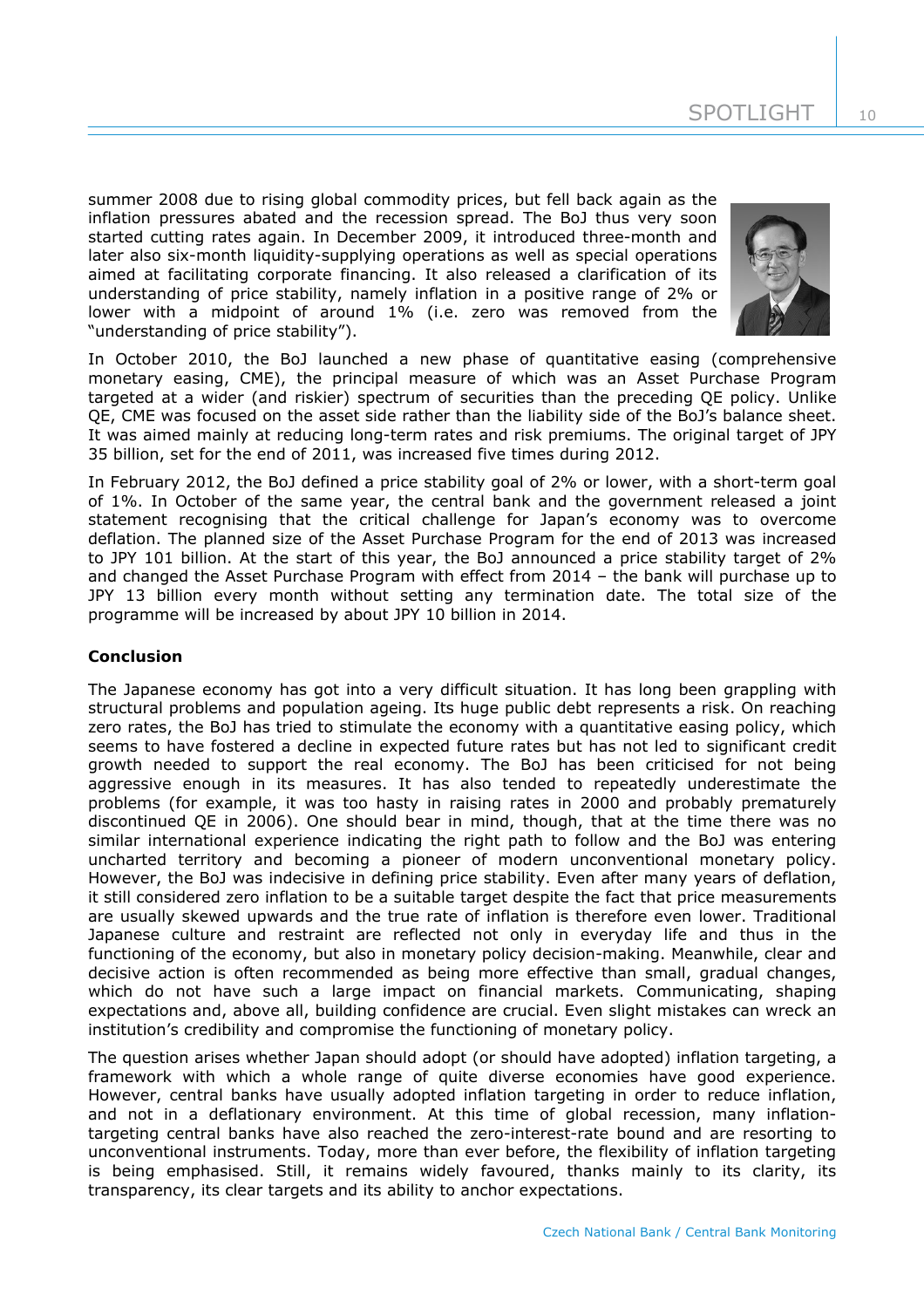Prime Minister Shinzō Abe has nominated a new governor, Haruhiko Kuroda, a long-term critic of the BoJ's actions, along with two new deputy governors, to take charge of the Japanese central bank in March. We will see what changes they bring to Japanese monetary policy.